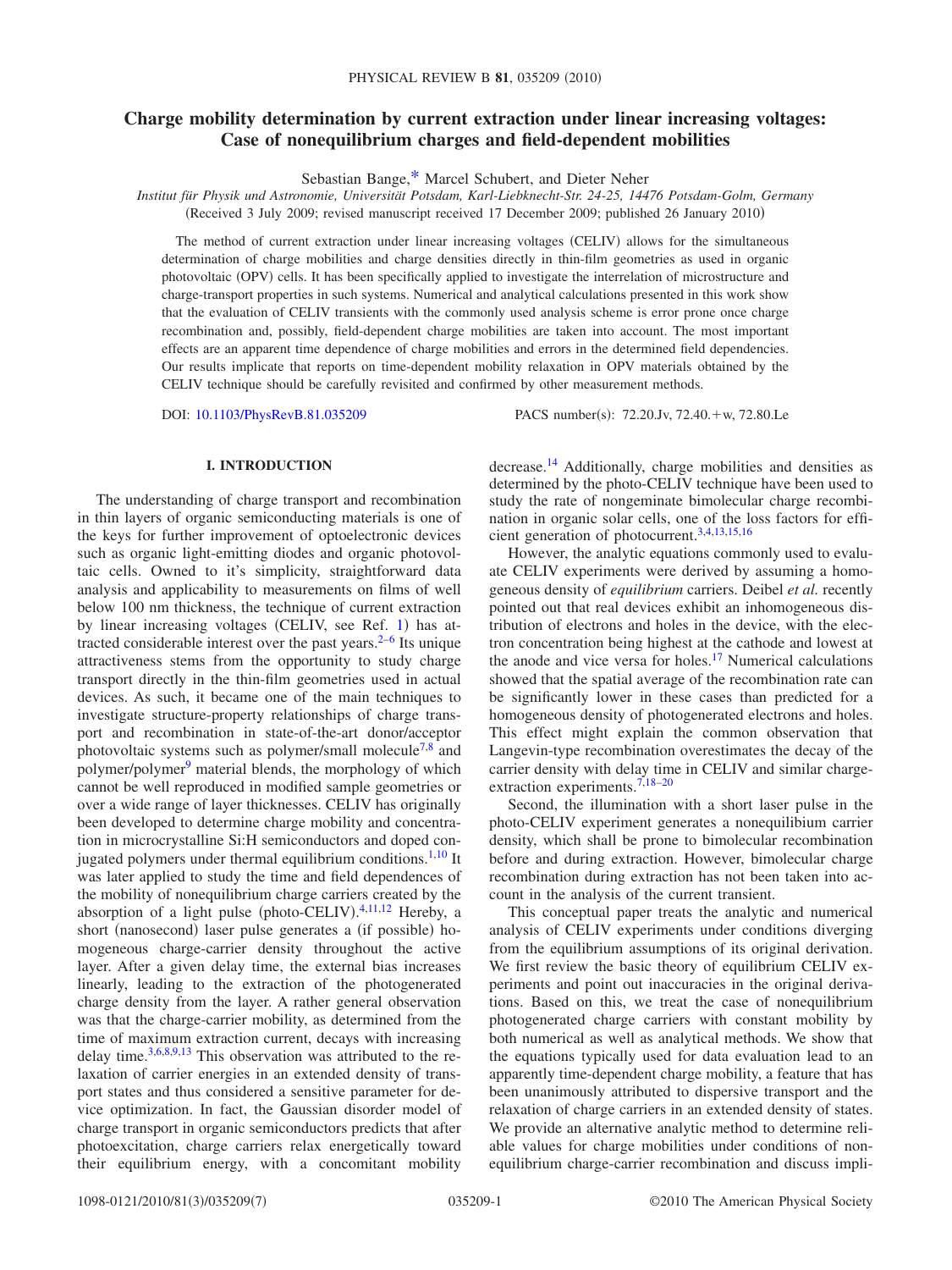cations for experiments. Finally, we treat the application of CELIV measurements to the situation of field-dependent carrier mobilities. A modified analysis method is introduced and shown to result in significantly reduced errors for the derived field dependence.

# **II. CHARGE MOBILITY DETERMINATION BY THE CELIV TECHNIQUE**

The experimental procedure and analytic evaluation for CELIV experiments has been introduced by Juška *et al.* in Ref. [1.](#page-5-1) Consider the extraction of equilibrium charge carriers of density *n* and mobility  $\mu$  in the electric field  $U/d$ , where *d* is the layer thickness and  $U(t) = U't$  is the applied voltage that rises linearly with time. Without restriction of the generality of our analysis, we assume that the internal electric field is zero at  $U=0$ . This differs from the more general situation where electrodes of different work functions are used. Experimentally, an external bias  $U<sub>b</sub>$  is applied to compensate the built-in potential and ensure that the electric field within the organic layer is zero at  $t=0$ . As usual for the CELIV method, we assume that the electrode area *A* is much larger than *d*, that one carrier type is much more mobile than the other (here: holes), and that the electrodes are noninjecting under the chosen bias conditions. The time-dependent charge density is  $\rho(z,t) = -en$  for  $0 \le z \le l(t)$  and  $\rho(z,t) = 0$ for  $l(t) \leq z \leq d$ . Thus, mobile holes are depleted from the layer up to the extraction depth  $l(t)$ . The current density measured in the external circuit due to the extraction of charges at  $z = d$  is

<span id="page-1-0"></span>
$$
j = \frac{\epsilon}{d} U' + \begin{cases} \frac{en}{d} \left( 1 - \frac{l}{d} \right) \left( \mu U' t - \frac{en \mu l^2}{2\epsilon} \right) & [l(t) \le d] \\ 0 & \text{else,} \end{cases}
$$
 (1)

assuming  $t \geqslant RC$ , where R is the external circuit resistance and  $C = \epsilon A/d$  is the geometrical sample capacitance assuming a permittivity of  $\epsilon = \epsilon_{r}\epsilon_{0}$ . The extraction depth is the solution of

$$
\frac{dl(t)}{dt} + \frac{en\mu l^2(t)}{2d\epsilon} = \frac{\mu U't}{d}
$$
 (2)

<span id="page-1-2"></span>under the initial conditions  $l(0)=0$  and  $dl(0)/dt=0$ . This is a Ricatti-type nonlinear differential equation that can be solved numerically parametric in the dimensionless voltage slope  $\epsilon^2 U'/2e^2 n^2 \mu d^2$ . At some time  $t_{\text{max}}$ , the current density [Eq. ([1](#page-1-0))] will peak at  $j(t_{\text{max}})$ , where the relative height  $\Delta j / j = [j(t_{\text{max}}) - j(0)] / j(0)$  can be expressed as a bijective function of the dimensionless parameter  $\chi = \mu U' t_{\text{max}}^2 / 2d^2$ . Figure [1](#page-1-1) shows the numerically calculated  $\chi$  as a function of  $\Delta j / j(0)$ .  $\chi$  is equal to 1/3 at  $\Delta j / j(0) = 0$ and decreases in a nonlinearly for  $\Delta j / j(0) > 0$ . Also shown in Fig. [1](#page-1-1) are two different parameterizations of this curve in terms of  $\chi = \{3[1+0.18\Delta j / j(0)]\}^{-1}$  (fit I) and  $\chi$ =0.329 exp[-0.180Δ*j*/*j*(0)]+0.005 exp[0.253Δ*j*/*j*(0)] (fit II) which are good approximations for  $\Delta j / j(0) \leq 1$  or  $\Delta j / j(0) \le 7$  for fits I and fit II, respectively.

Using these, the charge mobility can be calculated from  $\mu = 2d^2\chi / U' t_{\text{max}}^2$ . This is in variance with the result published

<span id="page-1-1"></span>

FIG. 1. Results of the calculation of  $\chi$  as a function of  $\Delta j / j(0)$ from the numerical solution of Eqs.  $(1)$  $(1)$  $(1)$  and  $(2)$  $(2)$  $(2)$  (symbols), compared to fits I and II as discussed in the text as well as the parameterization used by Juška *et al.* in Ref. [10.](#page-5-7) The inset shows a typical CELIV current calculated for  $d=100$  nm,  $U'=2\times10^4$  V/s,  $\mu = 2 \times 10^{-6}$  cm<sup>2</sup>/V s,  $n = 10^{22}$  m<sup>-3</sup>,  $A = 1$  mm<sup>2</sup>, and  $\epsilon_r = 2.9$ , indicating the capacitive charging current  $j(0)$  and the maximum current  $j(t_{\text{max}})$ .

by Juška *et al.*<sup>[10](#page-5-7)[,21](#page-6-3)</sup> and used in several publications,<sup>3,[15](#page-5-14)[,16](#page-5-15)</sup> which corresponds to choosing  $\chi = \{3[1+0.36\Delta j/j(0)]\}^{-1}$ . In order to provide an independent test for the consistency of the presented results, we numerically simulated the CELIV experiment with a drift-diffusion solver assuming a typical charge mobility of  $\mu = 2 \times 10^{-6}$  cm<sup>2</sup>/V s, a layer thickness of  $d= 65$  nm with  $\epsilon_r=3$ , a voltage slope of  $U' = 2 \times 10^4$  V/s, and an initial charge-carrier density of  $n=4\times10^{22}$  m<sup>-3</sup>. The numerically evaluated solution to Eqs.  $(1)$  $(1)$  $(1)$  and  $(2)$  $(2)$  $(2)$  closely reproduced the simulation results. We determined  $\Delta j / j(0) = 0.781$  and  $t_{\text{max}} = 25.125 \mu s$  from the simulation data, from which the apparent mobilities  $\mu = 1.96 \times 10^{-6}$  cm<sup>2</sup>/V s and  $\mu = 1.95 \times 10^{-6}$  cm<sup>2</sup>/V s are calculated using fit I or II, respectively. Using the Juška *et al.* result, we instead obtain  $\mu = 1.74 \times 10^{-6}$  cm<sup>2</sup>/V s, which proves that this approximation underestimates the mobility. Note that the relative error increases strongly in the experimentally convenient regime of large  $\Delta j / j(0)$ . We therefore suggest to calculate the CELIV mobilities using either of the new parameterizations, depending on the magnitude of  $\Delta j / j(0)$ . The inclusion of charge diffusion with a diffusion coefficient of  $D = k_B T \mu / e$  lead to limited broadening but did not significantly alter the simulation results.

#### **III. ROLE OF BIMOLECULAR CHARGE RECOMBINATION**

Assuming charge recombination according to the Langevin mechanism, <sup>22</sup> the charge density at  $z > l(t)$  decays as  $n(t) = n(0)(1 + t/\tau_{\sigma})^{-1}$ , where  $\tau_{\sigma} = \epsilon / en(0)\mu$  is the dielectric relaxation time. This renders the evaluation of CELIV experiments as discussed above inaccurate and motivates to study the effects of charge recombination by numerical simulations. Figure [2](#page-2-0) shows the results of numerically simulated current transients assuming  $\mu = 2 \times 10^{-6}$  cm<sup>2</sup>/V s,  $d= 100$  nm,  $\epsilon_r = 3$ , and  $U' = 2 \times 10^4$  V/s while varying the initial charge density  $n(0)$  from  $10^{22}$  to  $10^{23}$  m<sup>-3</sup>.

When bimolecular charge recombination is taken into account in the simulations, a significantly reduced amount of charges is extracted, reducing  $\Delta j / j(0)$  and shifting  $t_{\text{max}}$  to-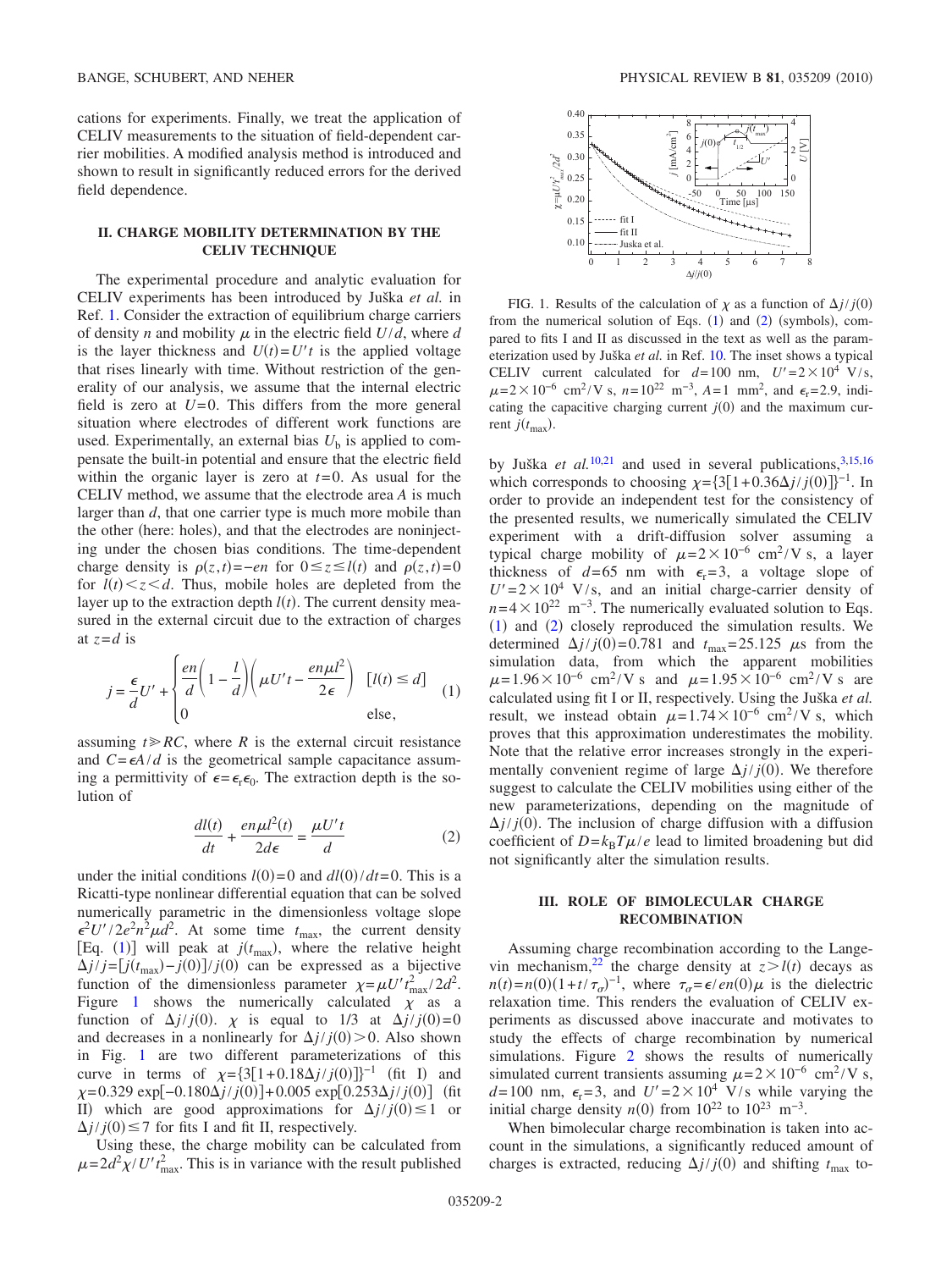<span id="page-2-0"></span>

FIG. 2. Comparison of numerically simulated CELIV current transients without (left) and with (right) bimolecular charge recombination according to the Langevin mechanism, for simulation parameters see text. The results are shown parametric in the initial charge density and the position of  $j(t_{\text{max}})$  is marked by a circle and vertical line.

ward shorter times. The apparent mobilities calculated from transients affected by recombination are expected to be higher compared to those calculated from recombination-free transients. We analyzed this in more detail for polymer blends of poly2,5-dimethoxy-1,4-phenylenevinylene-2 methoxy-5-(2-ethylhexyloxy)-1,4-phenylenevinylene]

 $(M3EH-PPV)$  with poly[oxa-1,4-phenylene-1,2-(1-cyano)ethylene-2,5-dioctyloxy-1,4-phenylene-1,2-(2-cyano)-

ethylene-1,4-phenylene] (CN-ether-PPV), for details of these materials see Ref. [9.](#page-5-6) Samples were fabricated by spincoating a 1:1 blend of these polymers from chlorobenzene solution (final layer thickness  $d=55$  nm) onto precleaned and structured indium tin oxide (ITO) substrates covered by a layer of PEDOT:PSS (Clevios AI4083 obtained from H.C. Starck, Germany) and evaporating a 200-nm-thick aluminum top electrode. The active electrode area was  $A = 4$  mm<sup>2</sup> to ensure a short *RC* time of approximately 100 ns. Devices were fabricated under protective nitrogen atmosphere and encapsulated by a cover glass and two-component epoxy resin prior to measurements under ambient conditions. Charge carriers were photoexcited with 20 ns long pulses of 355 nm wavelength and a fluence of  $3.54$  J/m<sup>2</sup> while biasing the ITO electrode at 0.63 V positive with respect to the aluminum electrode to cancel the internal electric field and avoid premature charge extraction. Figure [3](#page-2-1) shows photo-CELIV current transients obtained at a voltage slope of *U*  $= 1.06$  V/ $\mu$ s for various delay times  $t_d$  between photogeneration and the beginning of charge extraction.

Note that the extraction voltage pulse was applied in reverse direction to avoid charge injection from the electrodes as verified by a purely capacitive response in case of missing photoexcitation. As is obvious from the current transients, the time  $t_{\text{max}}$  of maximum extraction current strongly shifts to smaller values for short  $t_d$ . We simulated the current transients taking into account Langevin-type recombination, with the model parameters  $d=55$  nm,  $U'=1.06$  V/ $\mu$ s, and  $\epsilon=3$ and using a field-independent and time-independent mobility  $\mu$ =3.8 × 10<sup>-6</sup> cm<sup>2</sup>/V s as observed in the limit of long delays. The initial charge density is difficult to directly determine experimentally since the photogeneration of free carriers is a function of the local electric field and the donor/ acceptor blend microstructure. An upper bound for the generation efficiency is given by the incident photon to con-

<span id="page-2-1"></span>

FIG. 3. Photo-CELIV current transients measured for a 55-nmthick M3EH-PPV:CN-ether-PPV blend layer at  $U' = 1.06$  V/ $\mu$ s for different delay times after photoexcitation ranging from near zero up to 500  $\mu$ s. Connected circles indicate the determined  $j(t_{\text{max}})$ points. The inset schematically shows the layer structure and illumination direction used for the experiment.

verted electron efficiency of  $\eta_{\text{PCE}}$ =0.2 as measured under short circuit conditions. The active layer typically absorbs around 60% of the incident radiation at the laser wavelength and thus we estimate that an upper bound to the generated charge density  $n(0)$  at the beginning of the extraction pulse is  $7 \times 10^{24}$  m<sup>-3</sup>. Since the actual charge density might be significantly lower, it was varied between  $10^{21}$  and  $10^{25}$  m<sup>-3</sup> for the simulations. Figure [4](#page-2-2) shows the  $\Delta j / j(0)$  and apparent mobilities calculated from simulated photo-CELIV transients.

The apparent mobility (solid symbols) rises with charge density for  $n(0) > 10^{23}$  m<sup>-3</sup>, corresponding to current maxima (open symbols) of  $\Delta j / j(0) > 0.1$ . It has been suggested $^{23}$  that CELIV transients are most convenient to determine experimentally when  $\Delta j / j(0) \approx 1$ . Our simulations discourage this choice for the investigation of nonequilibrium charge carriers since charge recombination strongly distorts the transients in this regime. In a next step, the delay time  $t<sub>d</sub>$  between photogeneration of charge carriers of density  $n<sub>photo</sub>$  and charge extraction was varied, whereby the charge density at the beginning of charge extraction is

$$
n(t_{\rm d}) = n_{\rm photo}/(1 + e\mu n_{\rm photo}t_{\rm d}/\epsilon). \tag{3}
$$

<span id="page-2-3"></span>Figure [5](#page-3-0) compares the apparent mobilities calculated from simulation data with experimental values obtained from Fig. [3.](#page-2-1)

<span id="page-2-2"></span>

FIG. 4. Analysis of numerically simulated CELIV transients in terms of current maximum  $\Delta j / j(0)$  (open symbols) and apparent mobility (solid symbols, calculated using *chi* from fit II) for a range of charge densities  $n(0)$  present at the beginning of charge extraction  $(t_d=0)$ . The simulation model parameters correspond to the experimental situation of Fig. [3.](#page-2-1)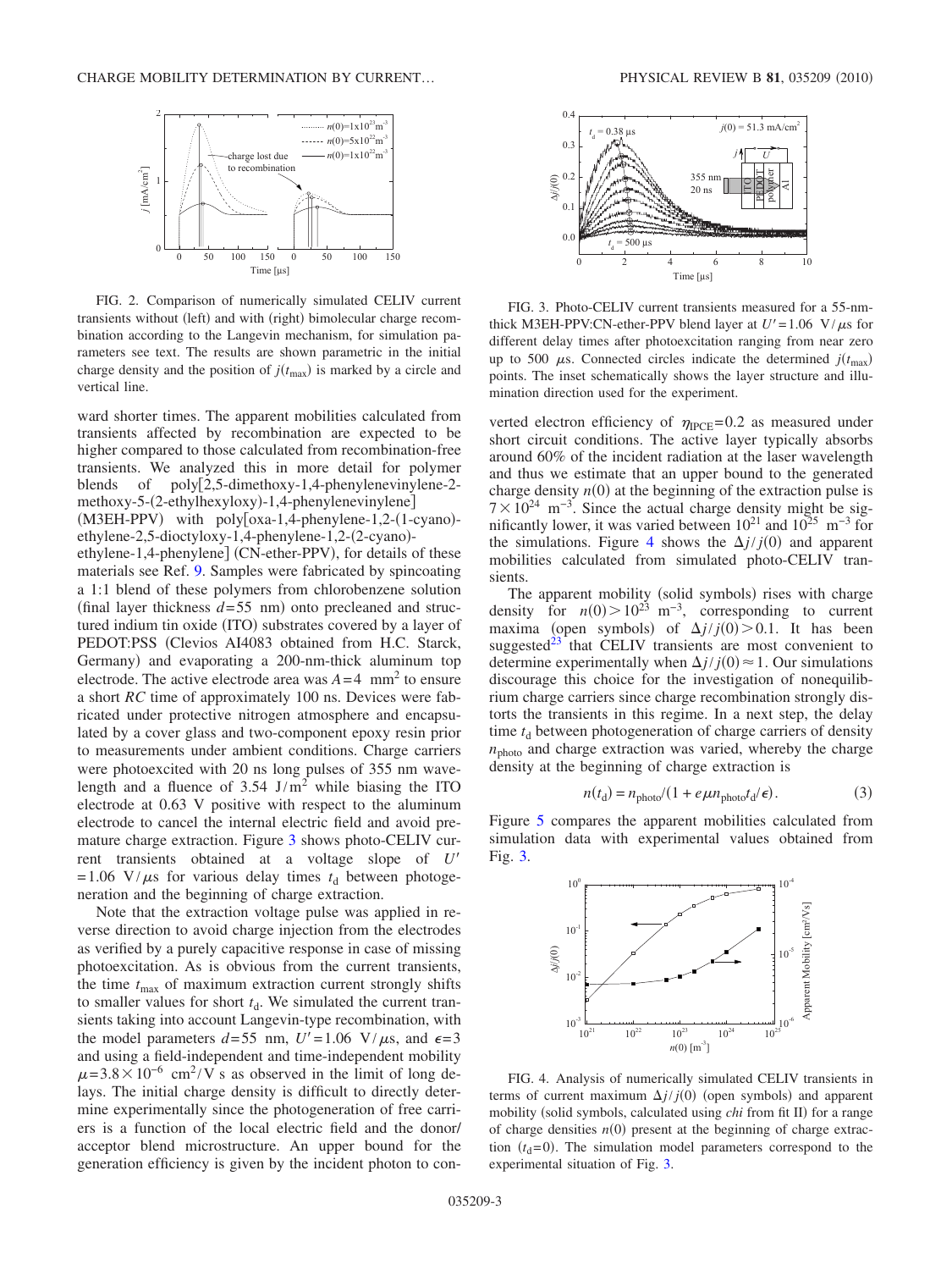<span id="page-3-0"></span>

FIG. 5. Apparent mobility calculated from Fig. [3](#page-2-1) (filled symbols, using  $\chi$  from fit II), compared to numerical simulations (lines) assuming various initial charge-carrier densities  $n_{\text{photo}}$ , a timeindependent charge mobility  $\mu = 3.8 \times 10^{-6}$  cm<sup>2</sup>/V s, and Langevin-type charge recombination. Data is shown as a function of the delay time  $t_d$  between photoexcitation and the beginning of the extraction voltage pulse, the approximate uncertainty of the delay time for the first data point is indicated by the error bar.

Assuming  $n_{\text{photo}} = 4 \times 10^{23} \text{ m}^{-3}$ , simulated results closely follow those obtained experimentally over the whole range of delay times investigated. For the shortest delay time in the experiment  $(t_d=0.38 \mu s)$  our simulations predict an extracted carrier density of  $5 \times 10^{22}$  m<sup>-3</sup>, which is in excellent agreement with the value determined in the actual experiment. The comparison to the density  $n(t_d)$  of  $3 \times 10^{23}$  m<sup>-3</sup> according to Eq. ([3](#page-2-3)) shows, that a significant fraction of carrier density present at  $t = t_d$  recombines during extraction.

In order to quantify the effect of charge recombination and to provide a guideline for CELIV experiments under nonequilibrium conditions, we discuss an analytic treatment of the situation. In general, the charge density  $\rho$  will follow complicated spatial and time dependences since charge recombination will take place only in the region  $z > l(t)$ , where both charge types are present. To keep our analysis sufficiently general, we limit it to the case of bimolecular charge recombination, considering a dielectric relaxation time given by  $\tau_{\sigma} = \epsilon / en(0) \mu \beta$ , where  $\beta$  is a recombination prefactor  $(\beta=1$  corresponds to Langevin recombination). Reduced bimolecular recombination with  $\beta \ll 1$  has been shown to prevail in some polymer/small molecule donor/acceptor blend solar-cell materials.<sup>7[,19,](#page-6-6)[20](#page-6-2)</sup> Most of these report use photo-CELIV or similar techniques to determine time-dependent charge densities and mobilities. In photo-CELIV, the spatial charge distribution for  $z \leq l(t)$  depends on  $l(t)$  as

$$
\rho(z) = \frac{-e n_0}{1 + \tau_o^{-1} l^{(-1)}(z)},\tag{4}
$$

where  $l[l^{(-1)}(z)] = z$  defines the inverse function  $l^{(-1)}(z)$  of  $l(t)$ . Despite this implicit expression for the charge density, analysis shows that the current transient can be obtained by the surprisingly simple expression

$$
j = \frac{\epsilon}{d}U' + en\frac{1 - l/d}{1 + t/\tau_{\sigma}}\frac{dl(t)}{dt}.
$$
 (5)

<span id="page-3-2"></span>The time dependence of  $l(t)$  is calculated from

<span id="page-3-1"></span>

<span id="page-3-3"></span>FIG. 6. Results of the calculation of  $\chi(\beta)/\chi(0)$  as a function of  $\Delta j / j(0)$  from the numerical solution of Eqs. ([5](#page-3-2)) and ([6](#page-3-3)), parametric in the bimolecular recombination prefactor  $\beta$ .

$$
\frac{d^2l(t)}{dt^2} = \frac{\mu U'}{d} - \frac{1}{d\beta\tau_\sigma} \frac{l(t)}{1 + t/\tau_\sigma} \frac{dl(t)}{dt},\tag{6}
$$

the solution of which converges to that of Eq. ([2](#page-1-2)) for  $\beta \rightarrow 0$ . We compared this solution to the results of numerical simulations and found good agreement when charge diffusion was neglected in the simulations. Using the same techniques as for Fig. [1,](#page-1-1) we calculated  $\chi$  as a function of  $\Delta j / j(0)$  parametric in the prefactor  $\beta$ . Figure [6](#page-3-1) plots the results relative to  $\chi$ as determined for  $\beta = 0$ .

Given a specific recombination prefactor  $\beta$ , these curves can be used to directly extract the recombination-corrected charge mobility from the measurement or to estimate the impact of recombination on CELIV results obtained by simple analysis discussed earlier. We additionally fitted  $\chi$  as a function of  $\Delta j / j(0)$  for the case  $\beta = 1$  by the double exponential expression corresponding to fit II. This directly results in the expression

$$
\mu = \frac{2d^2}{U't_{\text{max}}^2} (0.860e^{-0.486\Delta j/j(0)} - 0.525e^{0.0077\Delta j/j(0)}) \tag{7}
$$

which is valid at  $\Delta j / j(0)$  < 0.95 with a relative error of less than 3.5% and can be used to determine true charge mobilities from CELIV transients even under conditions of high charge densities, assuming that Langevin recombination prevails.

We further analyze the ratio of extraction current peak's half width  $t_{1/2}$  to the peak position  $t_{\text{max}}$ , see Fig. [1.](#page-1-1) This ratio has been used as a dispersion parameter, where an increase in  $t_{1/2}/t_{\text{max}}$  at short delay times after photogeneration was interpreted in terms of a dispersive charge transport as expected for disordered transport systems shortly after photogeneration[.15](#page-5-14)[,16](#page-5-15) Figure [7](#page-4-0) shows this parameter as a function of  $\Delta j / j(0)$  parametric in  $\beta$ .

Juška *et al.*[15](#page-5-14) pointed out that this parameter equals 1.2 under conditions of time-independent charge mobilities but this is obviously only true for  $\Delta j / j(0) \rightarrow 0$ . Similar to  $\chi(\beta)/\chi(0)$ , it diverges at finite values of  $\Delta j/j(0)$ . Values significantly larger than 1.2 are obtained even for  $\beta \rightarrow 0$  due to a distortion of the current transient by the formation of space charges during extraction.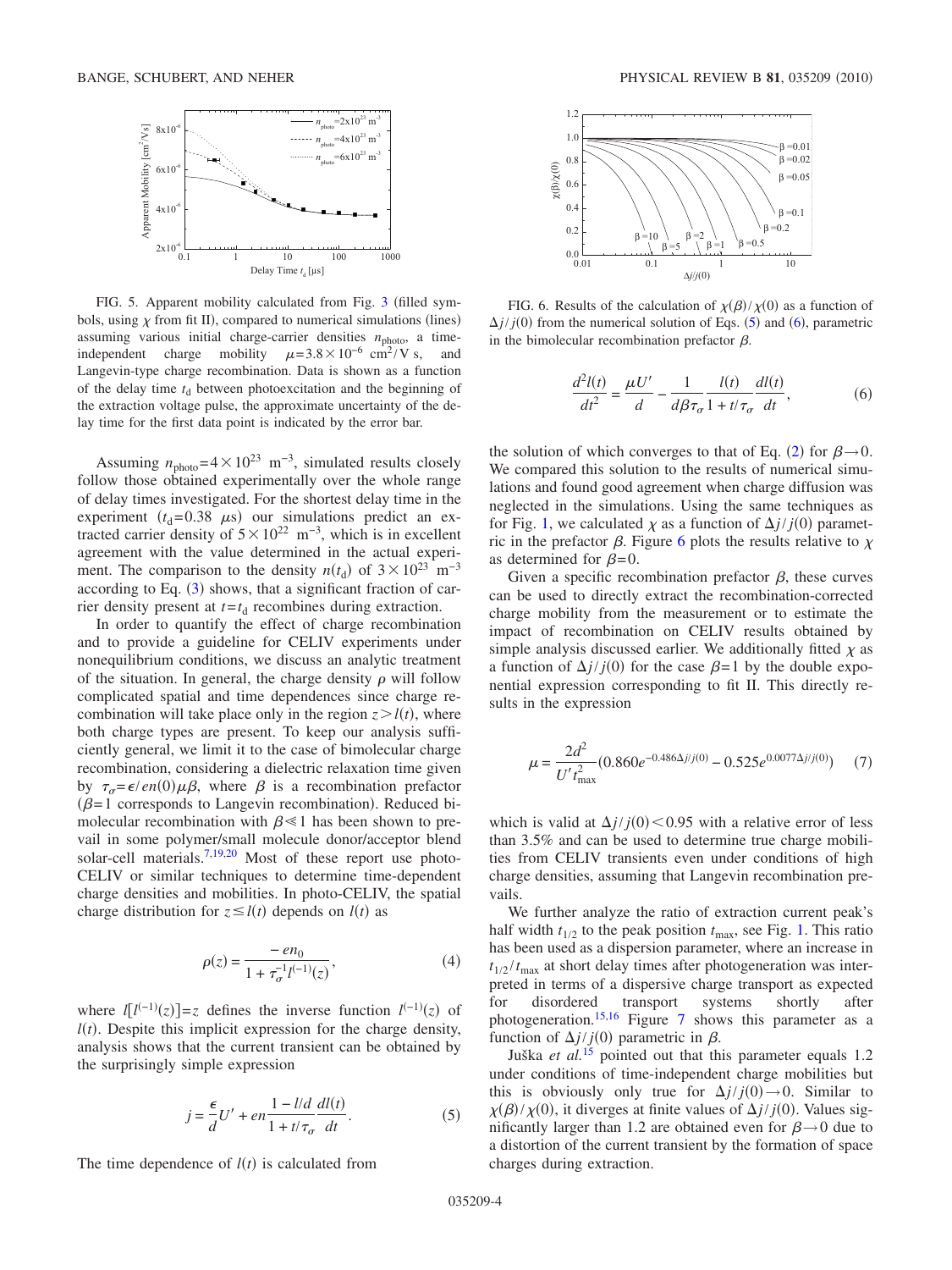<span id="page-4-0"></span>

FIG. 7. The transport dispersion parameter  $t_{1/2}/t_{\text{max}}$  as a function of  $\Delta j / j(0)$ , parametric in the bimolecular recombination prefactor  $\beta$ .

## **IV. FIELD-DEPENDENT CHARGE MOBILITIES**

The charge mobility in organic semiconductors is usually considered to be both a field-dependent and a densitydependent quantity, where the electric field dependence has been experimentally found to mostly follow a Poole-Frenkeltype law  $\mu(E) = \mu_0 \exp(\kappa \sqrt{E})$  in a field range typically assessed in CELIV experiments[.14](#page-5-13) The work of Bässler *et al.* has shown that this can be understood in terms of transport sites having random energies according to a Gaussian distribution, rendering  $\mu_0$  and  $\kappa$  temperature dependent.<sup>24</sup> CELIV experiments provide a unique opportunity to determine charge mobilities in undoped organic semiconductor films of well below 100 nm thickness but has the disadvantage of working under conditions of a nonconstant electric field. Since the mobility is calculated from the maximum extraction current point, the determined values have usually been associated with the electric field  $E^* = U' t_{\text{max}} / d$  (extraction *field*) present at the time of maximum extraction current,<sup>2,[4](#page-5-8)[,13](#page-5-12)</sup> although the validity of this approach has never been tested rigorously. As we have shown above, mobilities determined for nonequilibrium charge carriers using photo-CELIV are more <u>reliable</u> when  $\Delta j / j(0) \ll 1$ , i.e., when  $\tau_{\sigma} \gg t_{tr}$ , where  $t_{tr} = d\sqrt{2/\mu U'}$  is the charge transit time through the layer. Under this approximation, the current density  $[Eq. (1)]$  $[Eq. (1)]$  $[Eq. (1)]$  becomes

$$
j = \frac{\epsilon}{d}U' + \frac{en}{d}\left(1 - \frac{l}{d}\right)U't\mu_0 e^{\kappa^*}
$$
 (8)

<span id="page-4-1"></span>for  $l(t) \leq d$ , where

$$
l(t) = \frac{2\mu_0}{U' \kappa^4} [6d + 6de^{\kappa^*}(\kappa^* - 1) + U' t \kappa^2 e^{\kappa^*}(\kappa^* - 3)] \quad (9)
$$

and  $\kappa^*(t) = \kappa \sqrt{U' t / d}$ . Unfortunately, Eq. ([8](#page-4-1)) does not provide any closed analytic expression for  $t_{\text{max}}$  and  $\Delta j / j(0)$  but can be evaluated numerically. Figure [8](#page-4-2) compares the apparent charge mobility calculated from such data using  $\chi$  (fit I) to the actual mobility at  $E = E^* = U' t_{\text{max}} / d$ .

These results were calculated for  $\mu_0 = 10^{-6}$  cm<sup>2</sup>/V s,  $d= 100$  nm, and  $\epsilon_r=3$  but are considered to be fairly general since they are independent of  $n$  at sufficiently low densities and invariant under the mutual transformation  $\mu_0 \rightarrow \alpha \mu_0$ ,  $U' \rightarrow \alpha U'$  for arbitrary  $\alpha$ . It is obvious that significant errors in the apparent mobility occur at large  $\kappa$  and large  $U'$ . We

<span id="page-4-2"></span>

FIG. 8. Ratio of the apparent mobility  $\mu_{app.}$  and the actual mobility at the electric field of  $E^* = U't_{\text{max}}/d$  (left) and  $E^*$ =0.65*U'* $t_{\text{max}}/d$  (right) as a function of the Poole-Frenkel parameter  $\kappa$ . The apparent mobility was calculated from the current tran-sients given by Eq. ([8](#page-4-1)) using  $\mu_0 = 10^{-6}$  cm<sup>2</sup>/V s,  $d = 100$  nm, and  $\epsilon_r$ =3 as well as using  $\chi$  from fit I and is shown parametric in the voltage slope *U*.

propose a simple improvement of the CELIV analysis by attributing the apparent mobility values to the extraction field redefined as  $E^* = 0.65U' t_{\text{max}}/d$ . The corresponding relative error of the apparent mobility is also shown in Fig. [8](#page-4-2) and stays within 20% in the relevant parameter regime. In order to test this approach, we numerically simulated CELIV transients in the  $\Delta j / j(0) \ll 1$  regime for various values of *U'*, assuming  $d=100$  nm,  $\epsilon_r = 3$ ,  $\mu_0 = 10^{-6}$  cm<sup>2</sup>/V s, and  $\kappa$  $= 10^{-3}$  (m/V)<sup>1/2</sup>. Figure [9](#page-4-3) compares the apparent mobility values determined using  $\chi$  from fit I, associated with either choice of *E* .

We found that using  $E^* = 0.65U' t_{\text{max}} / d$  generally gives better results for this type of field dependence. The experimental error can be further minimized by using an iterative procedure if the field dependence of the apparent mobility indeed follows the Poole-Frenkel behavior: (1) measure CE-LIV transients at different *U'* to obtain a range of  $t_{\text{max}}$  and  $\mu$  values, (2) determine preliminary parameters  $\mu_0^{(0)}$  and  $\kappa^{(0)}$ from the measurement using  $E^* = U' t_{\text{max}} / d$ , (3) for each *U'*, calculate the theoretical CELIV transient from Eq.  $(8)$  $(8)$  $(8)$ , numerically evaluate  $[\Delta j / j(0)]^{\text{th}}$ ,  $t_{\text{max}}^{\text{th}}$ , and  $\mu_{\text{max}}^{\text{th}}$  using  $\mu_{\text{max}}^{\text{th}}$  $= 2d^2\chi / U'(t_{\text{max}}^{\text{th}})^2$  and calculate  $\delta = d \ln(\mu^{\text{th}}/\mu_0^{(0)})/U' t_{\text{max}}^{\text{th}} \kappa^{(0)},$ (4) associate each *measured* mobility value to the extraction field  $E^* = \delta U' t_{\text{max}} / d$  and determine optimized  $\mu_0^{(1)}$  and  $\kappa^{(1)}$ 

<span id="page-4-3"></span>

FIG. 9. Apparent charge mobilities calculated from simulated CELIV transients using  $\chi$  from fit I for field-dependent charge mobilities as indicated by the solid line. The extraction field associated to determined mobility values was calculated as  $E^* = U^t t_{\text{max}}/d$ (squares),  $E^* = 0.65U' t_{\text{max}}/d$  (circles), or using the iterative procedure as described in the text (triangles).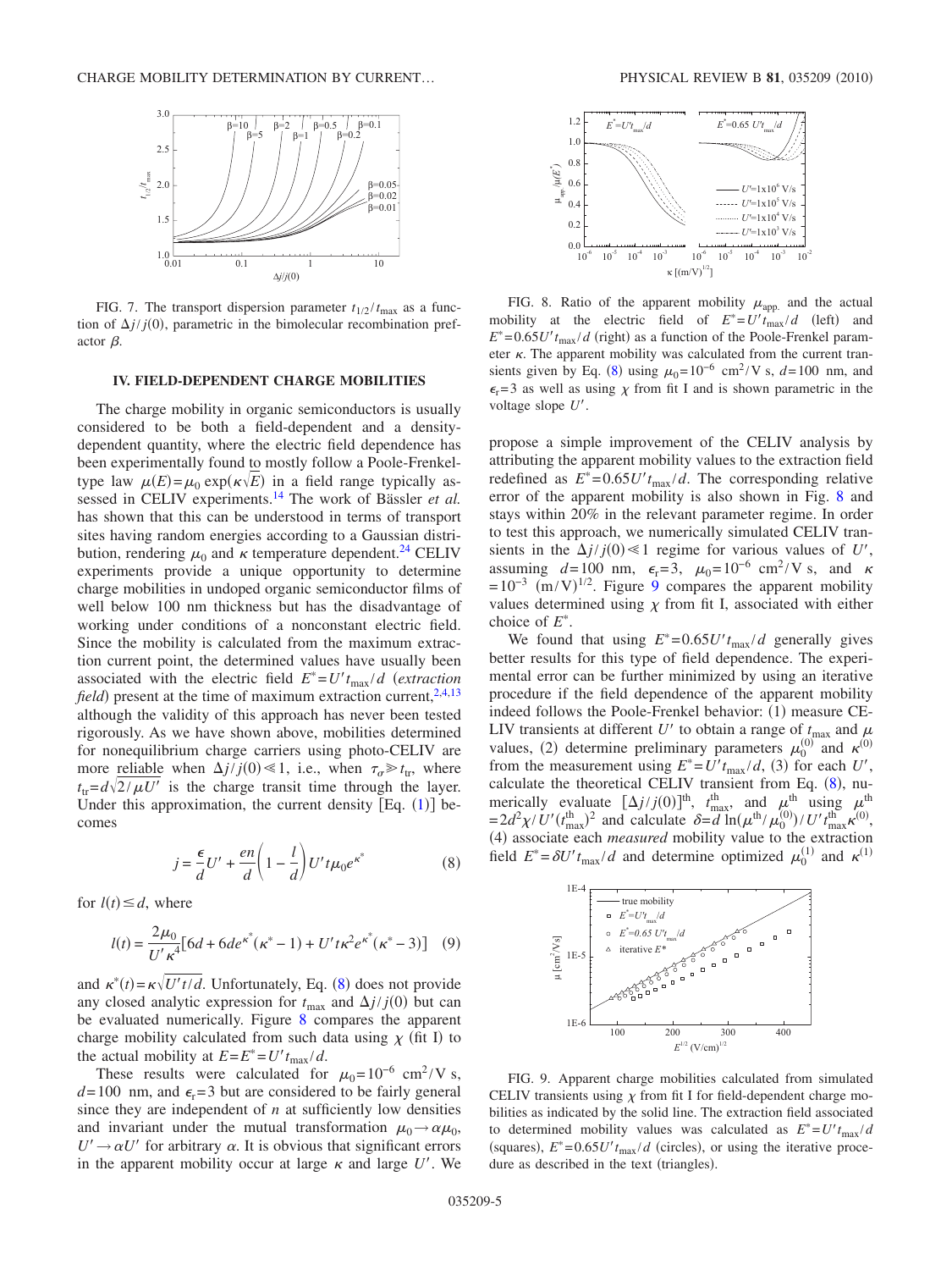from this data, and (5) iterate the procedure by repeating steps 3 and 4 until the determined  $\mu_0^{(n)}$  and  $\kappa^{(n)}$  stabilize. This procedure is only moderately complex but significantly enhances the accuracy of charge mobility determination, at least when Poole-Frenkel field dependence prevails. Figure [9](#page-4-3) shows that the results of this iteration procedure accurately track the true field-dependent mobility used for the simulated CELIV experiments.

#### **V. CONCLUSION**

In this paper, we pointed out several difficulties that arise when applying the photo-CELIV technique under realistic conditions usually encountered in experiments. We based our analysis upon a rederivation of the original CELIV analysis, correcting for inaccuracies in the original publications that result in erroneous charge mobilities under conditions of high charge density. In the case of photogenerated charge carriers, we found a significant departure from the equilibrium assumption of the original derivations. The impact of bimolecular charge recombination during extraction on CE-LIV transients and their analysis in this situation has not been considered up to now. We showed that high charge densities as typically used in the experiments can lead to an artificial time dependence of the determined mobility values. We were able to relate the experimental results for a M3EH-PPV/CN-ether-PPV blend solar cell to this effect, showing that it is possible to explain the experimental results with a reasonable initial charge density and a charge mobility that is constant in time. Information was provided to facilitate an interpretation of experiments under conditions of nonequilibrium charge-carrier extraction. We further analyzed the relative width of the CELIV current peak that has been used in the past to characterize transport dispersion expected for charge carriers energetically relaxing in a broad density of states.  $t_{1/2}/t_{\text{max}}$  as measured by the photo-CELIV technique under conditions of non-negligible  $\Delta j / j(0)$  was shown to be inadequate to assess the transport dispersion of photogenerated charge carriers due to it's inherent connection to chargerecombination and space-charge effects. As another deviation from idealized conditions we investigated the effect of fielddependent charge-carrier mobilities. We showed that association of the CELIV mobilities with the electric field present at the time of extraction current maximum leads to significant errors in the determined field dependence. An optimized choice of the correlated extraction field was introduced, which yields much lower errors compared to the standard approach. Additionally, we showed that under the presumption of a Poole-Frenkel-type field dependence, an iterative procedure can be applied to determine the true mobility-field dependence.

We note that the presented analytic treatment for photo-CELIV experiments is still strongly simplified in that it does not take into account bipolar transport or spatial inhomogeneities in the initial charge distributions. As pointed out recently by Deibel *et al.*, [17](#page-6-0) the assumption of spatial homogeneous charge densities leads to further errors in CELIV results that also contribute to an apparently reduced recombination prefactor  $\beta$ . In conclusion, the photo-CELIV method, owed to it's inherent spatial and time-averaging properties, fails to provide unambiguous insight into photogenerated charge-carrier dynamics.

#### **ACKNOWLEDGMENTS**

S.B. acknowledges financial support by the German Federal Ministry of Science and Education (BMBF under Grants No. FKZ 13N8953 and No. 03X3525D). M.Sch. acknowledges financial support by the German Research Foundation (DFG) SPP 1355.

- <span id="page-5-0"></span>\*Present address: University of Utah, Department of Physics and Astronomy, 115 South 1400 East #201, Salt Lake City, UT 84112- 0830, USA; sbange@physics.utah.edu
- <span id="page-5-1"></span><sup>1</sup>G. Juska, K. Arlauskas, M. Viliunas, and J. Kocka, Phys. Rev. Lett. **84**, 4946 (2000).
- <span id="page-5-2"></span>2G. Juska, K. Genevicius, K. Arlauskas, R. Osterbacka, and H. Stubb, Phys. Rev. B 65, 233208 (2002).
- <span id="page-5-11"></span>3R. Österbacka, A. Pivrikas, G. Juska, K. Genevicius, K. Arlauskas, and H. Stubb, Curr. Appl. Phys. 4, 534 (2004).
- <span id="page-5-8"></span>4A. J. Mozer, N. S. Sariciftci, A. Pivrikas, R. Österbacka, G. Juska, L. Brassat, and H. Bässler, Phys. Rev. B **71**, 035214  $(2005).$
- 5G. Dennler, A. J. Mozer, G. Juska, A. Pivrikas, R. Österbacka, A. Fuchsbauer, and N. S. Sariciftci, Org. Electron. **7**, 229  $(2006).$
- <span id="page-5-3"></span>6B. Homa, M. Andersson, and O. Inganas, Org. Electron. **10**, 501  $(2009).$
- <span id="page-5-4"></span>7A. Pivrikas, N. S. Sariciftci, G. Juska, and R. Österbacka, Prog. Photovoltaics 15, 677 (2007).
- <span id="page-5-5"></span>8M. Schubert, C. Yin, M. Castellani, S. Bange, T. L. Tam, A.

Sellinger, H.-H. Hörhold, T. Kietzke, and D. Neher, J. Chem. Phys. 130, 094703 (2009).

- <span id="page-5-6"></span><sup>9</sup>C. Yin, M. Schubert, S. Bange, B. Stiller, M. Castellani, D. Neher, M. Kumke, and H. H. Hörhold, J. Phys. Chem. C **112**, 14607 (2008).
- <span id="page-5-7"></span>10G. Juska, K. Arlauskas, M. Viliunas, K. Genevicius, R. Österbacka, and H. Stubb, Phys. Rev. B 62, R16235 (2000).
- <span id="page-5-9"></span>11G. Juska, K. Genevicius, R. Österbacka, K. Arlauskas, T. Kreouzis, D. D. C. Bradley, and H. Stubb, Phys. Rev. B **67**, 081201(R) (2003).
- <span id="page-5-10"></span>12K. Genevicius, R. Österbacka, G. Juska, K. Arlauskas, and H. Stubb, Synth. Met. 137, 1407 (2003).
- <span id="page-5-12"></span>13A. J. Mozer, G. Dennler, N. S. Sariciftci, M. Westerling, A. Pivrikas, R. Österbacka, and G. Juska, Phys. Rev. B **72**, 035217  $(2005).$
- <span id="page-5-13"></span><sup>14</sup>D. Hertel and H. Bässler, ChemPhysChem 9, 666 (2008).
- <span id="page-5-14"></span>15G. Juska, N. Nekrasas, K. Genevicius, J. Stuchlik, and J. Kocka, Thin Solid Films 451-452, 290 (2004).
- <span id="page-5-15"></span><sup>16</sup>A. J. Mozer, N. S. Sariciftci, L. Lutsen, D. Vanderzande, R. Österbacka, M. Westerling, and G. Juska, Appl. Phys. Lett. **86**,